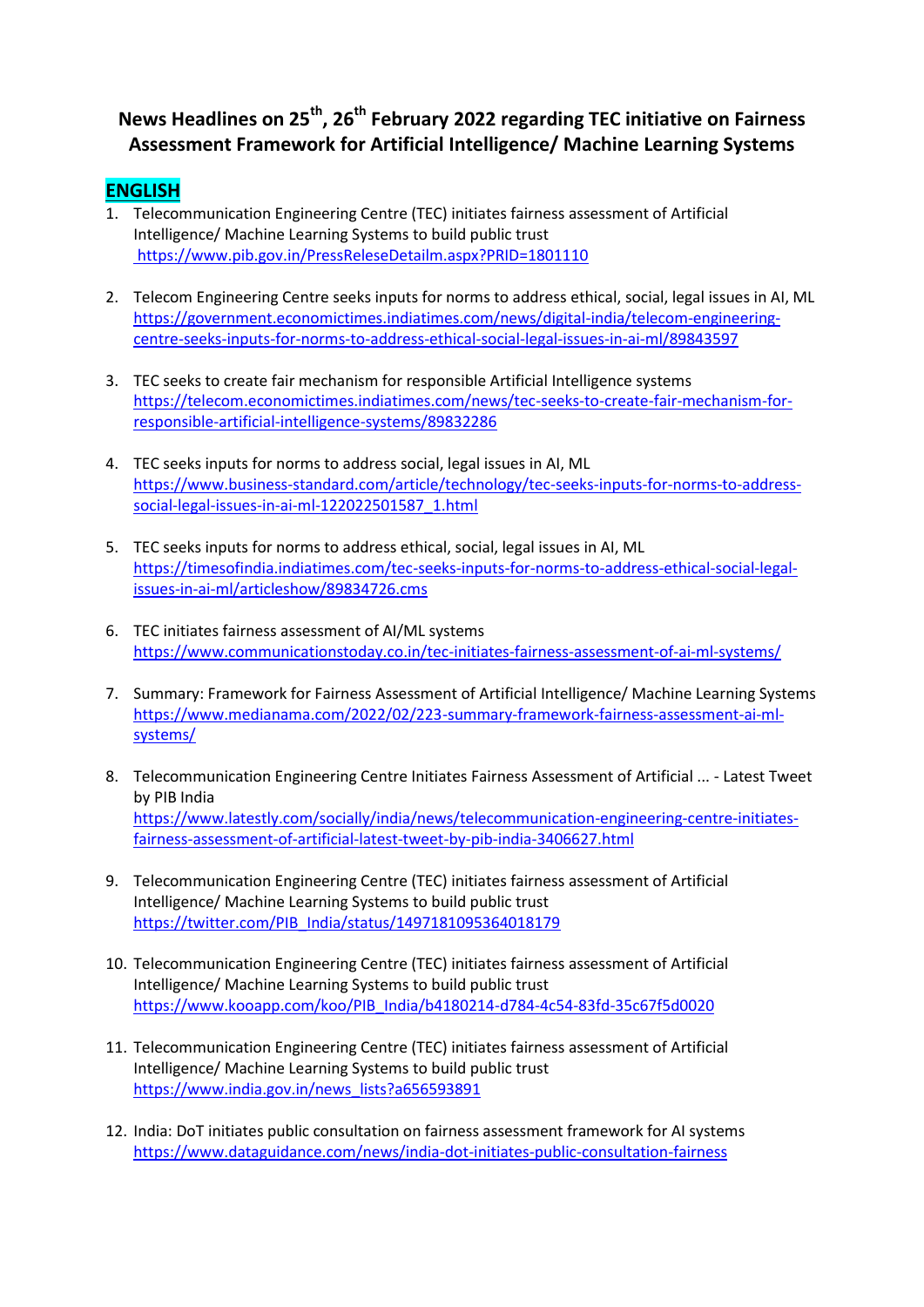- 13. TEC to Address Social, Legal Issues in AI, ML <https://www.equitypandit.com/tec-to-address-social-legal-issues-in-ai-ml/>
- 14. TEC seeks inputs for norms to address ethical, social, legal issues in AI, ML <https://tradebrains.in/features/biz-telecom-artificial-intelligence/>
- 15. Telecommunication Engineering Centre (TEC) initiates fairness assessment of Artificial Intelligence/ Machine Learning Systems to build public trust [https://www.technologyforyou.org/telecommunication-engineering-centre-tec-initiates-fairness](https://www.technologyforyou.org/telecommunication-engineering-centre-tec-initiates-fairness-assessment-of-artificial-intelligence-machine-learning-systems-to-build-public-trust/)[assessment-of-artificial-intelligence-machine-learning-systems-to-build-public-trust/](https://www.technologyforyou.org/telecommunication-engineering-centre-tec-initiates-fairness-assessment-of-artificial-intelligence-machine-learning-systems-to-build-public-trust/)
- 16. Telecommunication Engineering Centre (TEC) initiates fairness assessment of Artificial Intelligence/ Machine Learning Systems to build public trust [https://bshnews.co.in/2022/02/25/telecommunication-engineering-centre-tec-initiates-fairness](https://bshnews.co.in/2022/02/25/telecommunication-engineering-centre-tec-initiates-fairness-assessment-of-artificial-intelligence-machine-learning-systems-to-build-public-trust/)[assessment-of-artificial-intelligence-machine-learning-systems-to-build-public-trust/](https://bshnews.co.in/2022/02/25/telecommunication-engineering-centre-tec-initiates-fairness-assessment-of-artificial-intelligence-machine-learning-systems-to-build-public-trust/)
- 17. Telecommunication Engineering Centre (TEC) initiates fairness assessment of Artificial Intelligence/ Machine Learning Systems to build public trust [https://www.ourindia.com/index.php/2022/02/telecommunication-engineering-centre-tec](https://www.ourindia.com/index.php/2022/02/telecommunication-engineering-centre-tec-initiates-fairness-assessment-of-artificial-intelligence-machine-learning-systems-to-build-public-trust/)[initiates-fairness-assessment-of-artificial-intelligence-machine-learning-systems-to-build-public](https://www.ourindia.com/index.php/2022/02/telecommunication-engineering-centre-tec-initiates-fairness-assessment-of-artificial-intelligence-machine-learning-systems-to-build-public-trust/)[trust/](https://www.ourindia.com/index.php/2022/02/telecommunication-engineering-centre-tec-initiates-fairness-assessment-of-artificial-intelligence-machine-learning-systems-to-build-public-trust/)
- 18. TEC seeks inputs for norms to address ethical, social, legal issues in AI, ML [https://www.devdiscourse.com/article/technology/1937985-tec-seeks-inputs-for-norms-to](https://www.devdiscourse.com/article/technology/1937985-tec-seeks-inputs-for-norms-to-address-ethical-social-legal-issues-in-ai-ml)[address-ethical-social-legal-issues-in-ai-ml](https://www.devdiscourse.com/article/technology/1937985-tec-seeks-inputs-for-norms-to-address-ethical-social-legal-issues-in-ai-ml)
- 19. TEC seeks inputs for norms to address social, legal issues in AI, ML [https://postintrend.com/breaking/tec-seeks-inputs-for-norms-to-address-social-legal-issues-in-ai](https://postintrend.com/breaking/tec-seeks-inputs-for-norms-to-address-social-legal-issues-in-ai-ml/)[ml/](https://postintrend.com/breaking/tec-seeks-inputs-for-norms-to-address-social-legal-issues-in-ai-ml/)
- 20. TEC seeks inputs for norms to address social, legal issues in AI, ML [https://zingalabs.xyz/2022/02/25/tec-seeks-inputs-for-norms-to-address-social-legal-issues-in-ai](https://zingalabs.xyz/2022/02/25/tec-seeks-inputs-for-norms-to-address-social-legal-issues-in-ai-ml/)[ml/](https://zingalabs.xyz/2022/02/25/tec-seeks-inputs-for-norms-to-address-social-legal-issues-in-ai-ml/)
- 21. TEC seeks inputs for norms to address social, legal issues in AI, ML <https://www.userwalls.com/n/tec-seeks-inputs-norms-address-social-legal-issues-ai-ml-2878044/>
- 22. TEC seeks inputs for norms to address social, legal issues in AI, ML [https://news.knowledia.com/IN/en/articles/tec-seeks-inputs-for-norms-to-address-social-legal](https://news.knowledia.com/IN/en/articles/tec-seeks-inputs-for-norms-to-address-social-legal-issues-in-ai-ml-75dfd13af9decd841b3fb1811a3e8984117ed1b4)[issues-in-ai-ml-75dfd13af9decd841b3fb1811a3e8984117ed1b4](https://news.knowledia.com/IN/en/articles/tec-seeks-inputs-for-norms-to-address-social-legal-issues-in-ai-ml-75dfd13af9decd841b3fb1811a3e8984117ed1b4)
- 23. Telecommunication Engineering Centre (TEC) initiates fairness assessment of Artificial Intelligence/ Machine Learning Systems to build public trust [https://www.webnewswire.com/2022/02/25/telecommunication-engineering-centre-tec](https://www.webnewswire.com/2022/02/25/telecommunication-engineering-centre-tec-initiates-fairness-assessment-of-artificial-intelligence-machine-learning-systems-to-build-public-trust/)[initiates-fairness-assessment-of-artificial-intelligence-machine-learning-systems-to-build-public](https://www.webnewswire.com/2022/02/25/telecommunication-engineering-centre-tec-initiates-fairness-assessment-of-artificial-intelligence-machine-learning-systems-to-build-public-trust/)[trust/](https://www.webnewswire.com/2022/02/25/telecommunication-engineering-centre-tec-initiates-fairness-assessment-of-artificial-intelligence-machine-learning-systems-to-build-public-trust/)
- 24. Linkedin messages 500+ views, many likes and reposts [https://www.linkedin.com/posts/avinash-agarwal-8163b44\\_letter-tec-ai-fairness-asessment](https://www.linkedin.com/posts/avinash-agarwal-8163b44_letter-tec-ai-fairness-asessment-seeking-activity-6902180809558650880-ByKo)[seeking-activity-6902180809558650880-ByKo](https://www.linkedin.com/posts/avinash-agarwal-8163b44_letter-tec-ai-fairness-asessment-seeking-activity-6902180809558650880-ByKo)